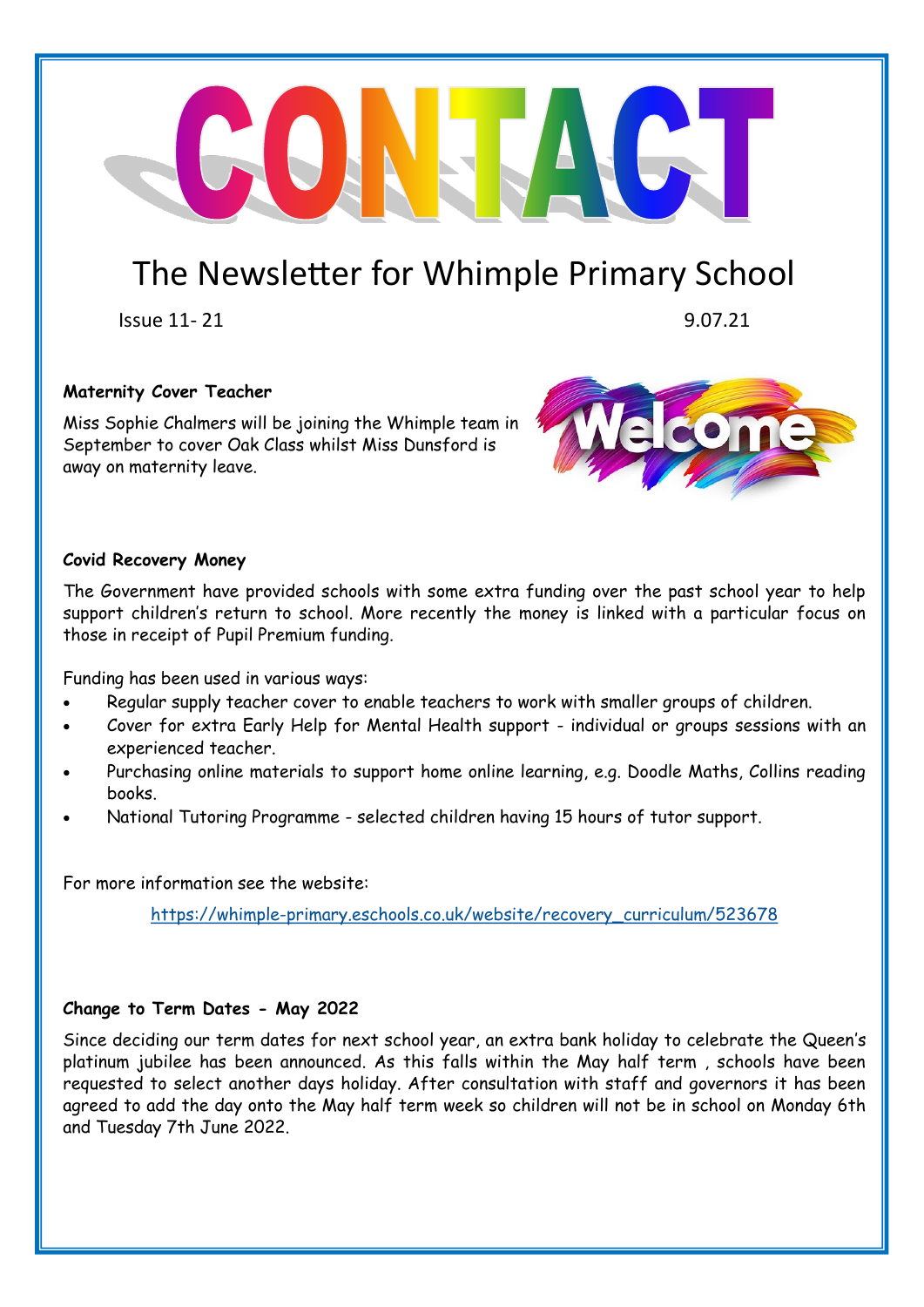

Lots of fabulous opportunities coming up to help out at some really great events and raise money for our lovely school.

30 minutes, an hour, a regular time slot or single event support we would really value your help.

Please follow the ink below to fill in the form and let us know your availability:

<https://bit.ly/3hQyEKP>

## WHIMPLE PRIMARY SCHOOL **SCHOOL UNIFORM** AND CAKE SALE SATURDAY 24TH JULY Time and location TBC All proceeds go to **Whimple Primary PTA**



Please put uniform donations in a bag by the wooden school gate at drop off or collection.

CaKes to be dropped off on the day